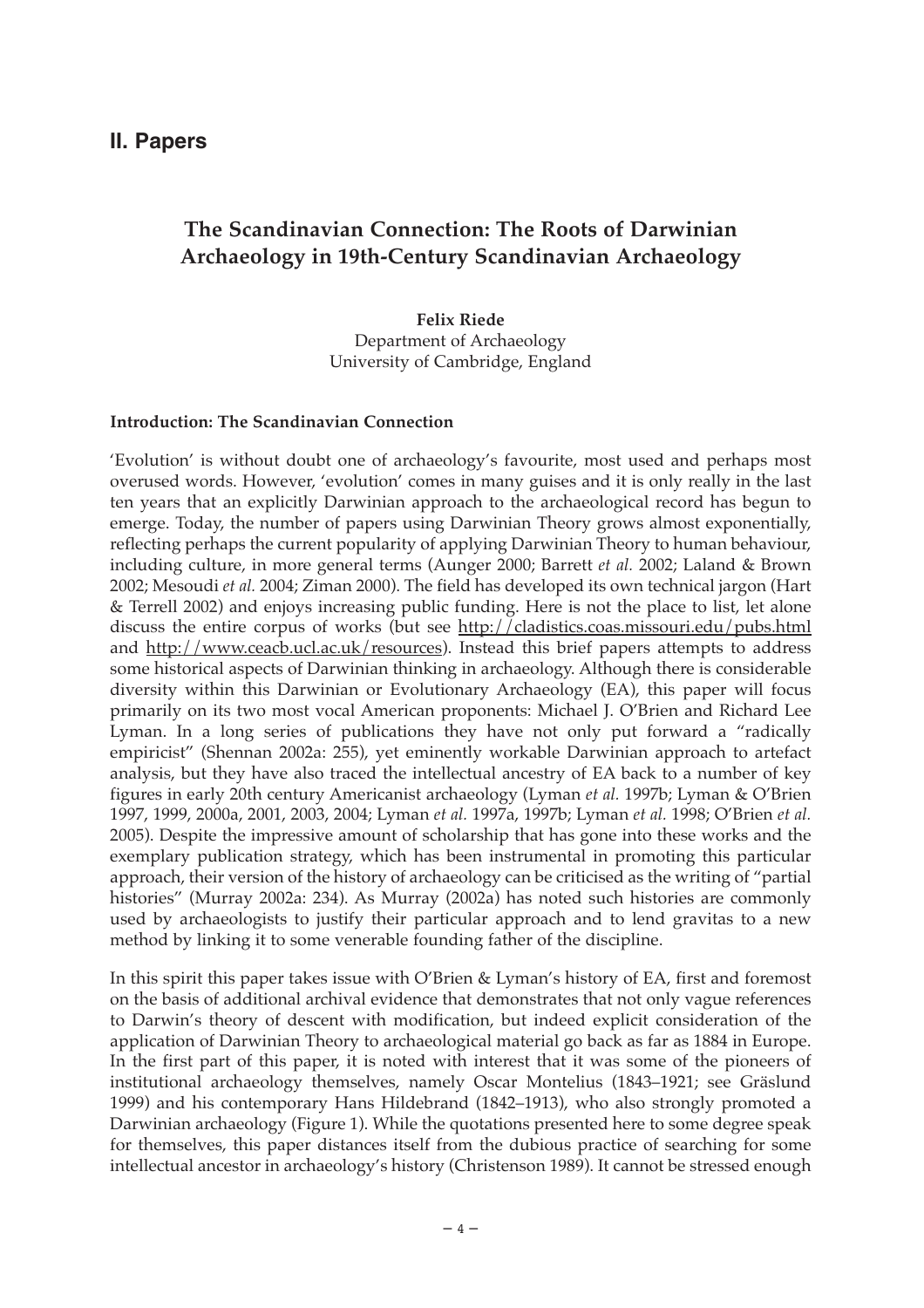



that although Darwin's *Origin of Species* did contain the seed of modern evolutionary theory, Darwinism as understood today is rather different from Darwinism in the 19th century (Bowler 1989; Mayr 1991; Mayr & Provine 1980). The often arcane language of 19th century academia coupled with the lack of standardised citation conventions make the interpretation of such old texts rather ambiguous, especially when one tries to link documents and ideas across continents. With this caveat in mind, a series of quotations from key texts will be presented. Taken at face value, they demonstrate quite clearly that for some archaeologists at least, Darwinism did play a role in the definition and codification of archaeological practice during the latter half of the 19th century.

Later commentators (Almgren 1967; Gräslund 1987, 1999) have down-played the importance of Darwinian Theory and their objections will be discussed. It emerges that they too perhaps attempted to write partial histories, at that time with a rather less sanguine stance towards Darwinian Theory. It can be argued that there is an important connection between early European archaeology and Darwinian Theory. Here, it will briefly be discussed why the development of EA in Europe has been such an abortive process. Two key events, the premature deaths of first David Clarke in 1976 and Ben Cullen in 1993, are identified as the main causes behind this stunted growth.

Finally, let it be noted that I make no claims here to establishing definitive connections between Darwin's work and early archaeology. Being favourably disposed towards EA, this paper is intended to critique, but primarily to complement the works of Lyman, O'Brien and colleagues. The modest aim is to demonstrate that European archaeologists during the latter half of the 19th century were familiar with Darwin's theory and that some of the methods and ideas they employed conceptually referenced evolutionary theory. This view itself is partial, but it does add another part to the whole that is the history of archaeology.

### **The Typological Method and Darwinian Theory**

In their historical exegesis of Americanist archaeology, O'Brien & Lyman identify two individuals that were instrumental in introducing evolutionary or at least quasi-evolutionary methods into archaeology: the German immigrant Max Uhle (1856–1944) and the Danish immigrant Nels Nelson (1875–1964; Lyman *et al.* 1997a, O'Brien 2003). In the works considered here, neither Uhle nor Nelson really reference European works on typology, seriation or artefact evolution (e.g. Nelson 1910). It might well be the case that they genuinely invented a range of interesting methods for the quasi-evolutionary analysis of artefact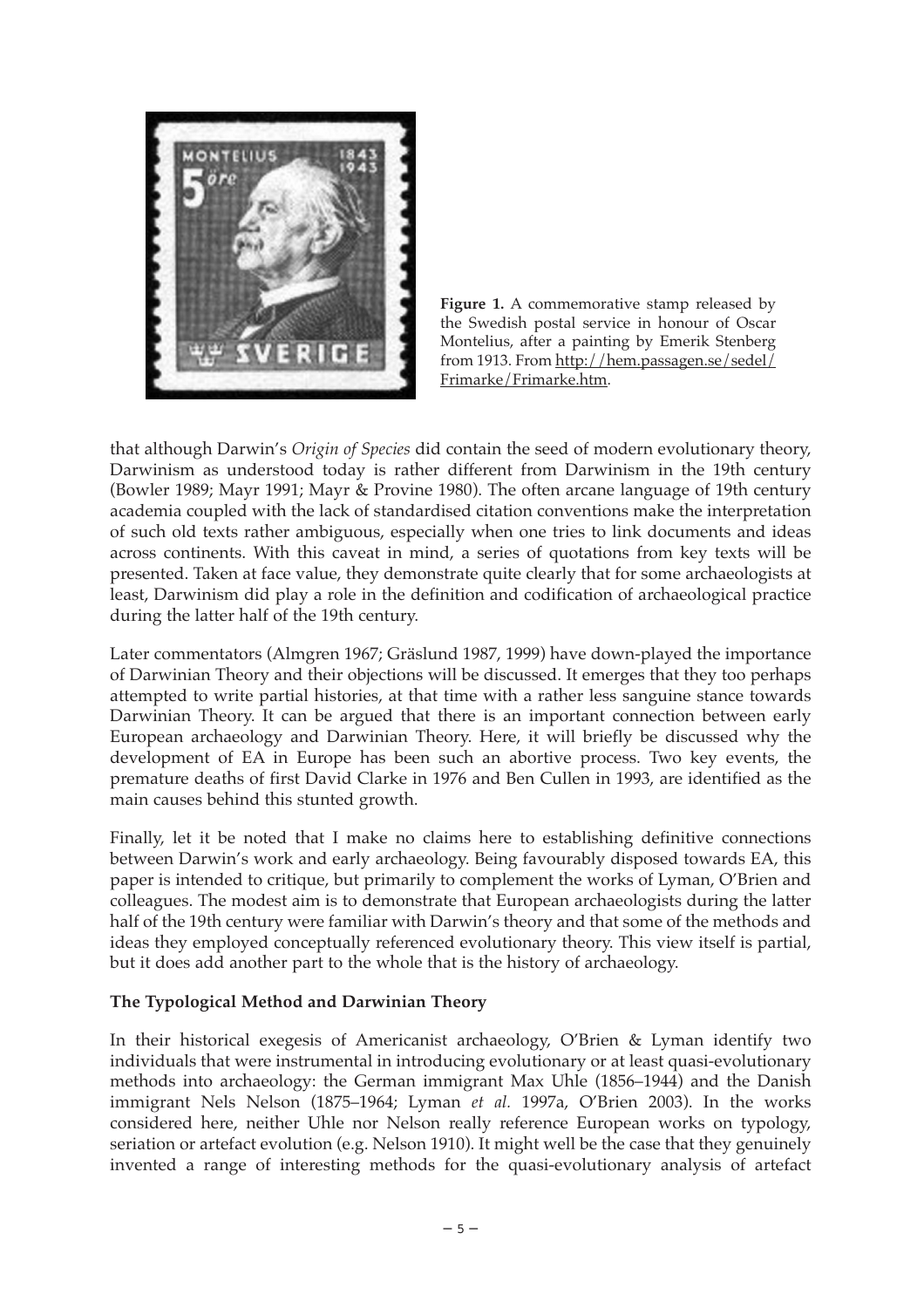collections (especially seriation; see O'Brien 2003), but there is considerable circumstantial evidence indicating that they in fact imported the key concepts and methods from Europe. Many important developments in the fledgling European archaeology took place in Scandinavia (Daniel 1978; Klindt-Jensen 1975; Schnapp 1996; Trigger 1989), where a more general interest in the past and its remains has been long-standing (Klindt-Jensen 1975; Randsborg 1992, 2000; Schnapp 1996, 2002): "archaeological research in Scandinavia was, for a large part of the nineteenth century, methodologically in advance of its time" (Gräslund 1987: 1). With a strong educated middle-class, relative prosperity and a strongly centralised system of national museums, the conditions were right for Danish and Swedish scholars to categorise and synthesize, much earlier than elsewhere, the plethora of finds that the expansion of agricultural activity brought to the various institutions (Gräslund 1987; Klindt-Jensen 1975; Kristiansen 1981).

Already in the 1820 and 1830, C. J. Thomsen introduced the Three-Age System, laying the foundations for later chronological elaborations within these periods (Daniel 1943; Gräslund 1987; Hildebrand 1886). The antiquity of man in Scandinavia was subsequently established through deliberate and targeted excavations of shell midden deposits by an interdisciplinary team consisting of an archaeologist (J. A. A. Worsaae, later S. Müller), a biologist (J. Steenstrup) and a geologist (E. Forchhammer; see Andersen 2000; Fischer & Kristiansen 2002; Madsen *et al.* 1900). As Gräslund (1987) points out, early archaeologists of Montelius' and Hildebrand's generation (i.e. the latter part of the 19th century) in Scandinavia had also been trained in the natural sciences (e.g. Gräslund 1999; Hegardt 1999; Aaris-Sørensen 1999). Within this well-travelled, letter-writing intellectual community of the 19th century (e.g. Kaeser 2002; Kristiansen 2002, Schnapp & Kristiansen 1999), Darwin's new theory of evolution was being widely discussed. For instance, Steenstrup himself, a zoologist with a strong interest in archaeology (e.g. Steenstrup 1859, 1861, 1886, 1892) was in correspondence with Darwin (Stott 2003; www.lib.cam.ac.uk/Departments/Darwin/), albeit not on archaeological matters (in fact, Steenstrup never accepted Darwin's theory; see Fischer 2002). Neither Worsaae nor Steenstrup ever incorporated Darwinian Theory into their archaeological work. They belonged to a generation influenced primarily by romantic ideas and German scholarship (Bowler 1989; Kristiansen 1981). The publication of Darwin's *Origin* however, and the attendant archaeological discoveries in France and elsewhere had an immediate impact on archaeology (Grayson 1983). It fell to the new generation of archaeologists, operating in a much more science-friendly atmosphere, to comment on the similarities between Darwin's theory of tracing organismal histories and archaeologists' methods of tracing cultural histories (Figure 2).

Nelson was a student of the German archaeologist Max Uhle. It is striking that his first excavation project should be on prehistoric shell-middens in California, with the express goal to clarify the antiquity of man in the Americas (Uhle 1907; Nelson 1910). In addition, Nelson was acquainted with important European archaeologists such as the Abbé Breuil, Hugo Obermaier and Pierre Teilhard de Chardin, whose excavations played a key role in providing evolutionary depths to the human lineage (O'Brien *et al.* 2005). Furthermore, Nelson had previously worked on Petrie's excavation project in Egypt (1899), which produced one of the most celebrated early evolutionary artefact series. Both Uhle and in particular Nelson would have been able to read the entire corpus of significant Scandinavian archaeological literature and it is highly likely that they were familiar with Montelius' (1903) *Typological Method*. Although Uhle (1902) refers to the work of Petrie, Nelson did not cite European archaeological works (which in itself is in fact rather strange given his interests, contacts and methods) and it is thus difficult to construct anything but a circumstantial argument. Yet, Nelson's ability to read Danish as well as presumably Swedish (easy for Danes), German (he worked with Uhle) as well as English (he worked with Petrie) suggests that he would have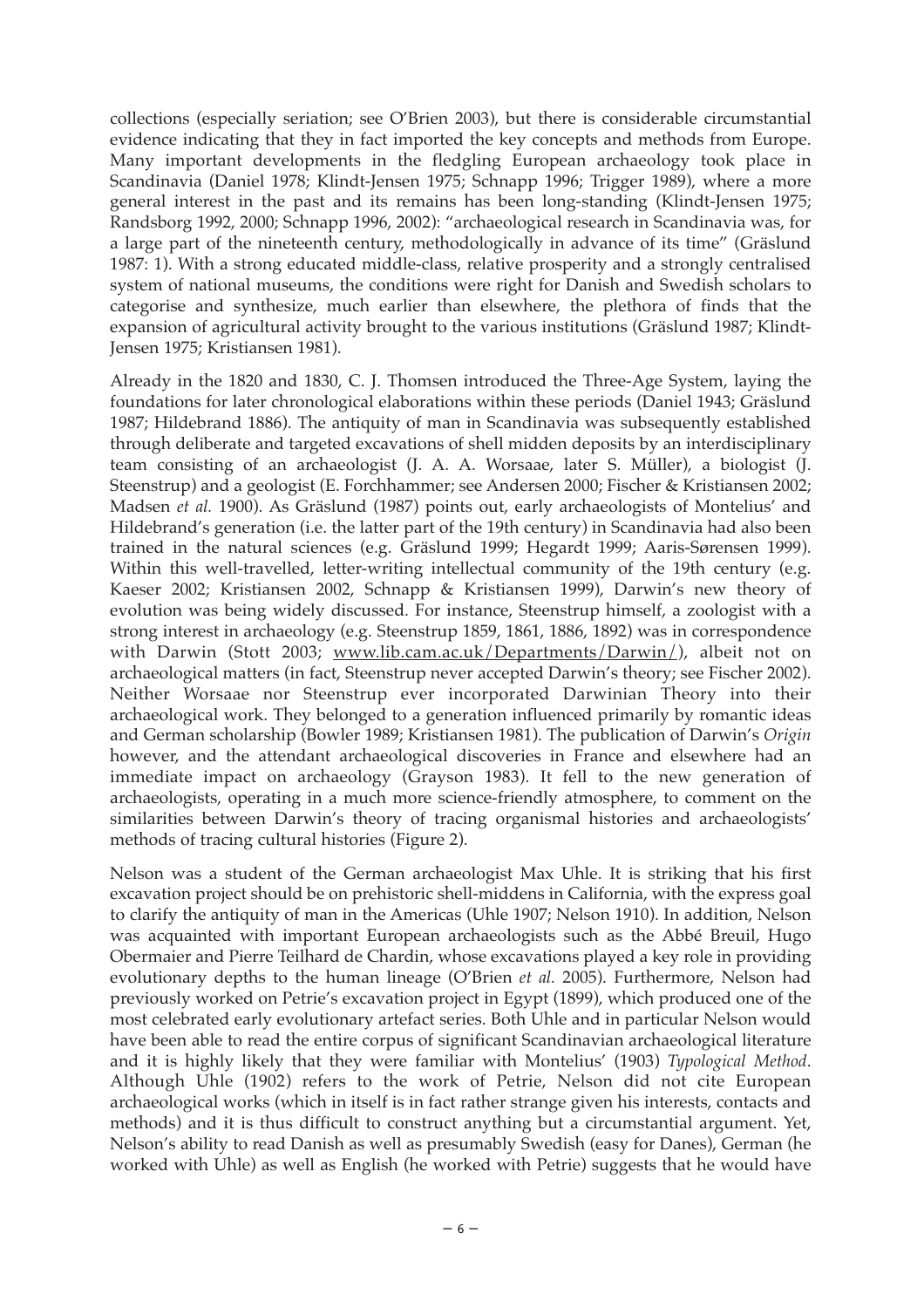

**Figure 2.** A typological sequence produced by Montelius 1986 for the Danish Bronze Age, based on axes, daggers, brooches and belt ornaments, demonstrating his typological method based on artefact appearance, stratigraphic excavation as well as co-occurrences of specific artefacts in the same context. While this does not look like the branching mode of evolution of contemporary Darwinian Theory it is very close to the gradual anagenetic evolution popular in Darwin's day and well into the early 20th century (Mayr 1991; Ridley 1986). From Gräslund 1987: 92.

read the contemporary archaeological literature. The debate surrounding the antiquity of man was intertwined with the issue of whether Darwinian evolution was applicable to humans and their ancestors (Bowler 1986). Nelson, through his contacts, had participated in this debate and the decision to excavate a shell-midden to solve the question of the antiquity of man in the Americas seems deliberate. Nelson also followed the stratigraphic methods codified by Müller (1897).

Thus, if one accepts this assumption of familiarity with the pertinent literature, then both workers – as will be demonstrated in the following – were also acquainted with Darwinian Theory and its application to the archaeological record. Darwin is directly referenced in Hans Hildebrand's 1873 pamphlet *Scientific Archaeology, Its Task, Requirements and Rights* (compare Dunnell 1978b, 1980, 1989, 1995 and Lyman & O'Brien 1998), which according to (Gräslund 1987) also contains the first mention of the term 'typology' (Hildebrandt 1873: 16):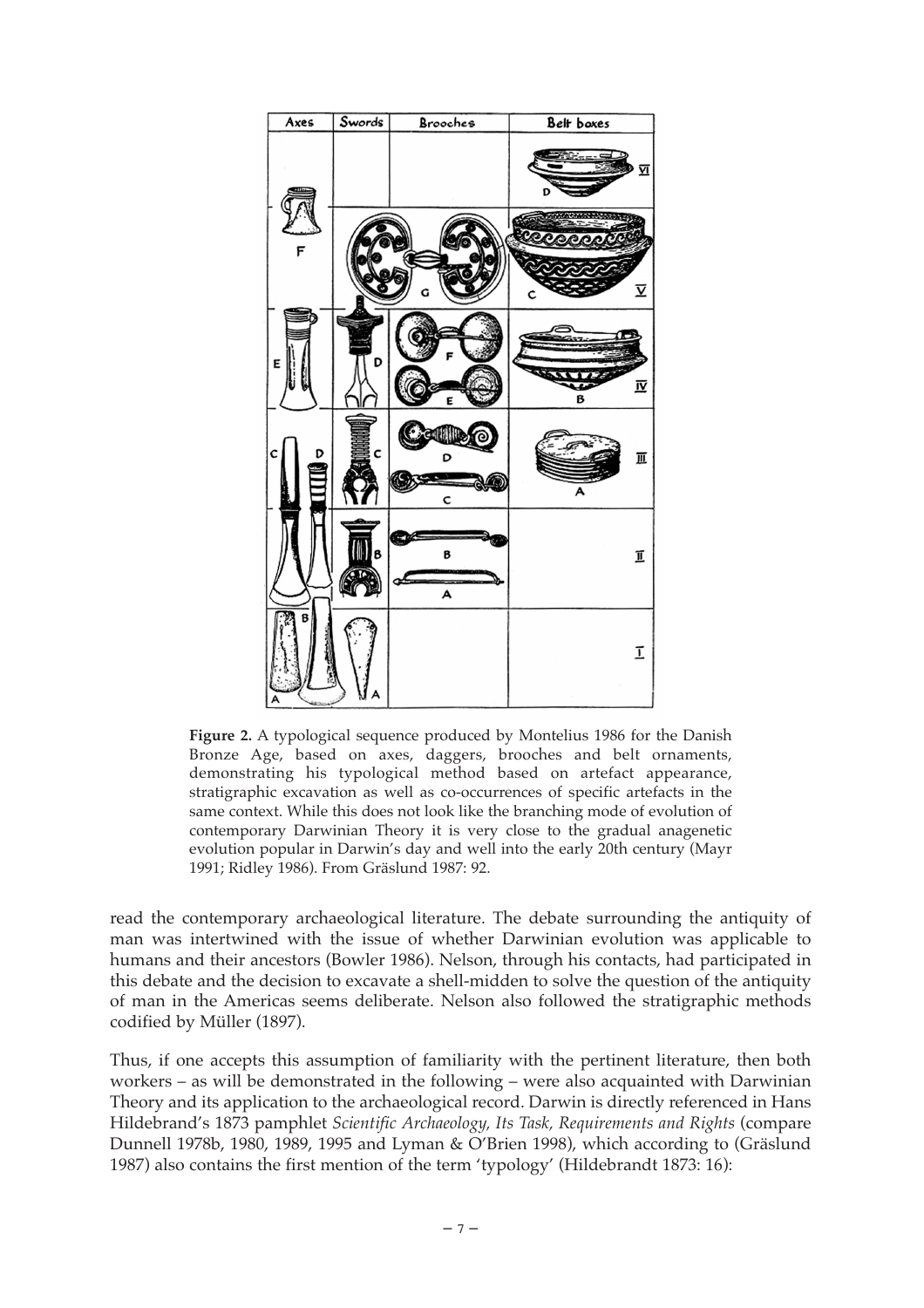One might call the new stage which archaeology has entered 'the typological stage'. Our next task is the establish the types, to ascertain which of them are characteristic of each region, to search out the type's affinities, and to unfold their history; and the type to be investigated in this sense is both the finished instrument and the smallest ornament which adorns it … The many similar objects are only ostensibly duplicates, the many axes … do not have the same importance as number of specimens of an animal species in a zoological museum. Slight differences appear in these axe specimens, and thus they do not in general correspond to specimens of animals but to species and varieties; here, the formation of varieties is greater on account of man's influence on developments … Under the influence of two factors – the practical need and the craftsman's taste – a great many forms arise, each of which has to struggle for its existence; one does not find what it needs for its existence and succumbs, but the other moves forward and produces a whole series of forms.

As an aside, it is interesting to note that in the same paper Hildebrand also compares archaeological method with that of comparative historical linguistics. This field has also recently begun to look towards phylogenetic techniques as an exploratory tool (Forster & Toth 2003; Rexová *et al.* 2003; Ruvolo 1987; Searls 2003). In fact, phylogenetic reasoning seems to have an independent origin in linguistics, quite unconnected from its use in evolutionary biology (Platnick & Cameron 1977). Hans Hildebrand's father, the numismatist Emil Bror Hildebrand was probably the first scholar to postulate typological seriations, based on "degrees of similarity and dissimilarity" (Gräslund 1987: 7) and they were rapidly adopted for other kinds of artefacts. But it is the years between 1870 and 1900 that are of critical importance in the transformation of archaeology from a descriptive to an evolutionary endeavour. An awareness of chronological differentiation within the various epochs had become obvious and "during the 1850s, stratigraphy appeared as a method used deliberately and systematically in relative chronology" (Gräslund 1987: 114). Darwin's *Origin of Species* and *The Descent of Man* were translated into Swedish and Danish (Darwin 1872, 1874) in 1871 and 1872 and 1872 and 1874 respectively. At around the same time the so-called 'gradinganalogy method' and the 'grading-combination method' were introduced (see Gräslund 1987: 6–7). Together these comparative methods turned a previously largely descriptive approach into an evolutionary one. Early in the 1870s, Hans Hildebrandt (1880: 54) makes a direct comparison with palaeobiology:

The stations during this development are the types, which correspond to the species in the organic world, though not the species as they are now, bilaterally ordered, but as they occur in palaeontology, chronologically ordered. However, there is a difference in relation to the palaeontological series in that in the culture-historical series one can more clearly distinguish the rise, the culmination and the fall. From this, it is also clear that the types of cultural objects cannot be so sharply divided as the species in nature at the present day; one finds transitional forms which have become constant, while others show an uncertain fluctuation.

He (Hildebrandt 1873: 17) also asserts that "if any science at present needs its Darwin, it is comparative archaeology" and in many ways, Hildebrand's plea found its answer in the Swede Oscar Montelius. His pupil Nils (Åberg 1966: 86, Figure 3) later describes Montelius as "archaeology's Linné", but that honour should better fall to the Swedish zoologist and archaeologist Sven Nilsson (1787–1883; see Hegardt 1999) who attempted to adapt Linné's (in any case not very Darwinian; see Ghiselin 1974) classification system to archaeological materials (Nilsson 1872). This attempt was again repeated later by others (Colton & Hargrave 1937; Oswalt 1976). Montelius himself was far more committed to solving archaeology's rapidly increasing chronological challenges. He codified the 'typological method' and his papers contain explicit references to Darwinian evolutionary theory as early as 1884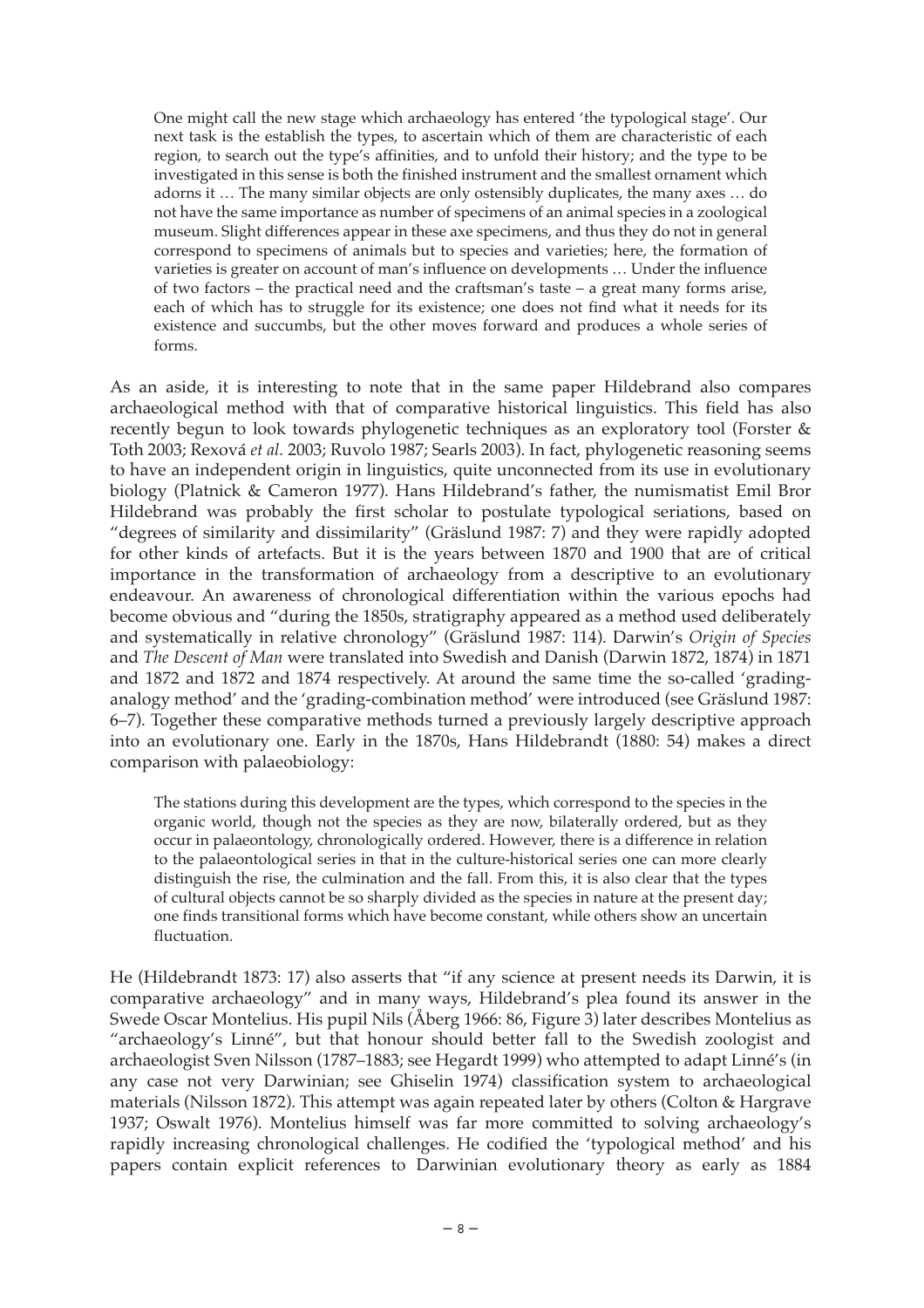

**Figure 3.** Montelius' student Nils Åberg (1888– 1957), educated at Uppsala University, taught Nordic and Comparative Prehistory first in Uppsala and later at Stockholm. His "views constitute a sharpening of Montelius' typological theory" (Gräslund 1987: 101) and was the most fervent supporter of Darwinian approaches to archaeology in the early 20th century in Europe. From www.dalarnasmuseum.se/.

(Montelius 1884: 1–2, original emphasis):

The methodology of prehistoric archaeology has long been like that of natural science. Like the latter, the former has also entered a new stage. The natural scientist is no longer content to describe the different species and to study their lives. He tries to find out the internal connection that binds them together and to show how one species has developed from the other. What the species is to the natural scientist, the type is to the archaeologist. The productions of nature which resemble each other in all essentials and which have a common origin are considered to belong to the same species. When it is a question of the productions of human labour, the same definition can be used of the type. The prehistoric archaeologist no longer regards it as his task to describe and compare the antiquities from different countries and to investigate life in these countries in bygone days. He now tries to trace the internal connection between the types and to show how one has developed from the other. We call this *typology*. Before one has become familiar with the history of human culture, one is apt to consider individual freedom as so great that the types in the world of human labour cannot play the same part as the species play in the world of nature. However, one soon finds that they really do so and that the types of human works, like the animal and plant species, obey laws in the evolution.

Some years later, at the pinnacle of his career, Montelius (1899) published a paper that cannot make the intimate connection between his typological method and Darwinian thinking any clearer. It is titled *Typologien eller utvecklingsläran tillämpad på det menskliga arbetet – Typology or the Theory of Evolution Applied to Human Labour*. Openly, he declares his allegiance to a Darwinian view of the archaeological record (Montelius 1899: 237, original emphasis):

What the species is to the natural scientist, the type is to the prehistoric archaeologist, and the latter … no longer regards it as his only task to describe and compare the antiquities from different countries in bygone days. He now tries to trace the internal connection which exists between the types and to show how one type, like one species, has developed from the other. We call this *typology*.

Later in the same paper (Montelius 1899: 267–268) he restates his main point: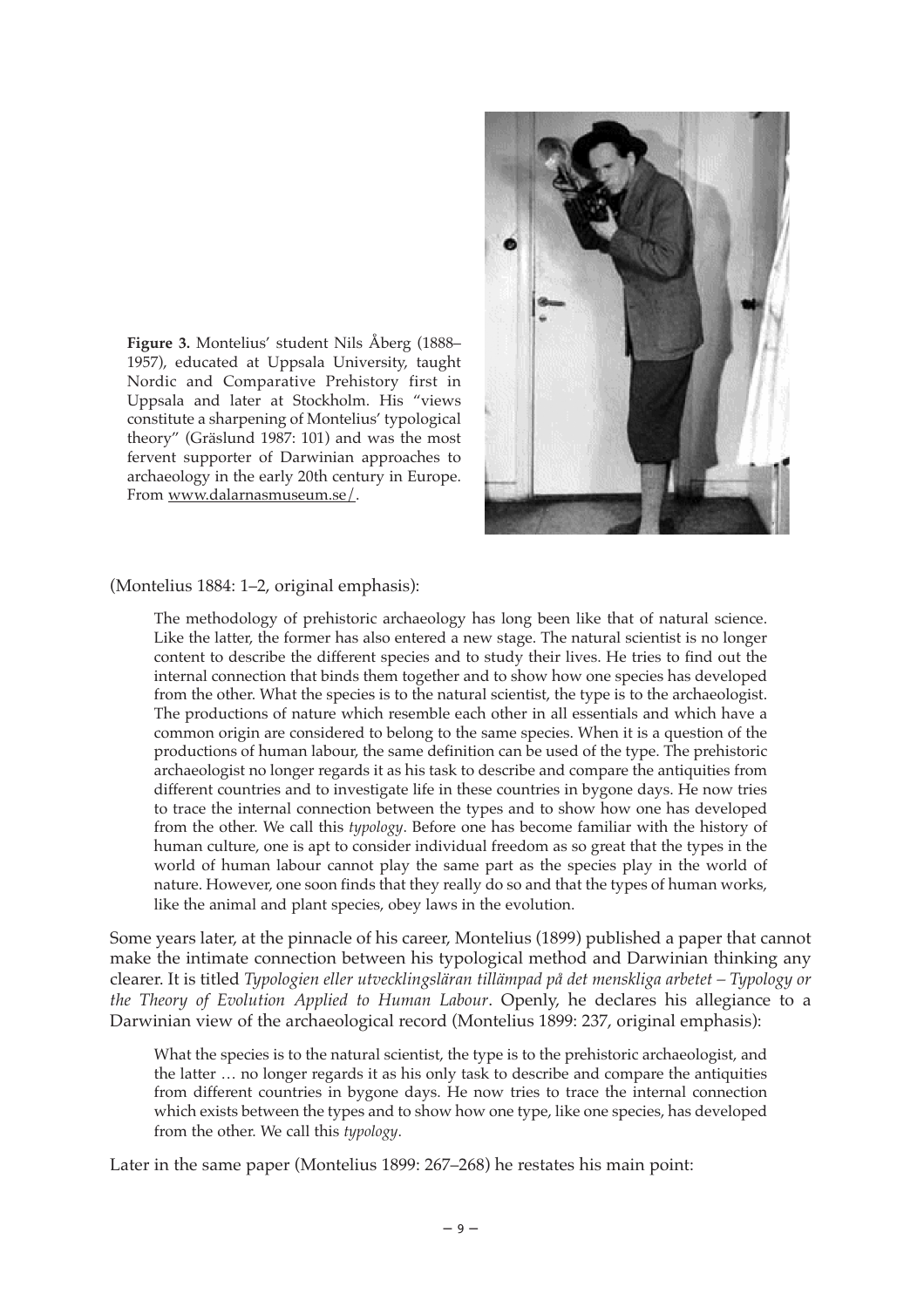That I wish to speak at a conference of natural scientists about the typological method is not, however, due so much to the great importance of this method to the archaeologist as to the possibility that it may be of interest to the natural scientist to see, on the one hand, how we use, generally speaking, the same method as he does – in that we collect as large a material as possible and arrange it so that the results are immediately obvious – and, on the other, how we stand, in respect to the theory of evolution, on a purely Darwinian ground. That, as regards the productions of nature, it is possible to follow the evolution of one form or one species from the other has, of course, as we are all aware, long been known. But it is only recently that we have discovered, in the way that I have just shown, that a quite similar development can actually also be shown as regards that productions of human labour. This should interest the natural scientist so much the more as man is, of course, in himself, regarded as a production of nature, also an object of his studies.

It is interesting to note that the contribution of Darwinian Theory to early Scandinavian archaeology is often downplayed. In particular, Gräslund (1987, 1999) claims typology developed first amongst numismatists and archaeologists and that a link with Darwinism was only forged later, namely in the 1870s. He contends that Montelius only paid lip-service to the increasingly popular Darwinism. Gräslund's (1987: 104) own attitude towards Darwinian archaeology is less than positive: "As is evident, Montelius – unlike Hildebrand – never referred to the theory of natural selection, the actual explanatory theory in Darwinism. Without this theory, i.e. the theory of 'the struggle for existence', which gives rise to the natural selection which is the real driving force in evolution, little remains of the special character of Darwinism". Yet, many of the papers quoted by him in fact seem to imply that Darwinism played a very strong role indeed.

Vulgar Darwinism can perhaps be reduced to the idea if natural selection, but to strictly equate Darwinian Theory with the mechanical notion of natural selection severely underestimates and under-appreciates the scope of Darwinian Theory (e.g. Ridley 2004). In other words, reducing Darwinism to natural selection is a misunderstanding. Much modern evolutionary archaeology actually makes relatively little reference to natural selection, but rather focuses on other features of the theory (e.g. Bentley *et al.* 2004; Bentley & Shennan 2003; Neiman 1995; Shennan & Wilkinson 2001). To a modern reader acquainted with Darwinian Theory, Montelius' emphasis seems to have been on 'descent with modification' (see especially Montelius 1899, 1903) rather than selection. The fact that Montelius' translation of his theoretical work into an operational Darwinian archaeological practice was not entirely satisfactory, has perhaps more to do with fundamental conceptual problems of typological thinking for any evolutionary field of study than the fact that Darwinian thinking is generally inapplicable to culture change. The vital distinction between materialist 'population' thinking and essentialist 'typological' thinking was only noted by biologists in the 1950s (Hull 1965; Mayr 1957) and only very much more recently by archaeologists (O'Brien & Lyman 2000a; Rodden 1981).

However, there is also ground for reconciliation here: Gräslund's main argument is that Darwinism was not the initial inspiration for either typology or seriation. Given that both concepts appeared first among numismatists and in the contexts of ordering context-less finds for museum exhibits and were only later adapted for other kinds of artefacts – and given that one of the scholars instrumental in this shift was the numismatist's son Hans Hildebrand – Gräslund is likely to be correct: The initial impetus for ordering artefacts based on similar characteristics might well be unconnected with Darwinism (Almgren 1967, Gräslund 1987). However, it was coincident with the translation of Darwin's main works into Danish and Swedish that references to Darwinian Theory became common in Hildebrand's and Montelius' writings. Gräslund argues that given Montelius' humanistic sensibilities it is surprising that he allied himself with Darwinian Theory at the height of his career. It is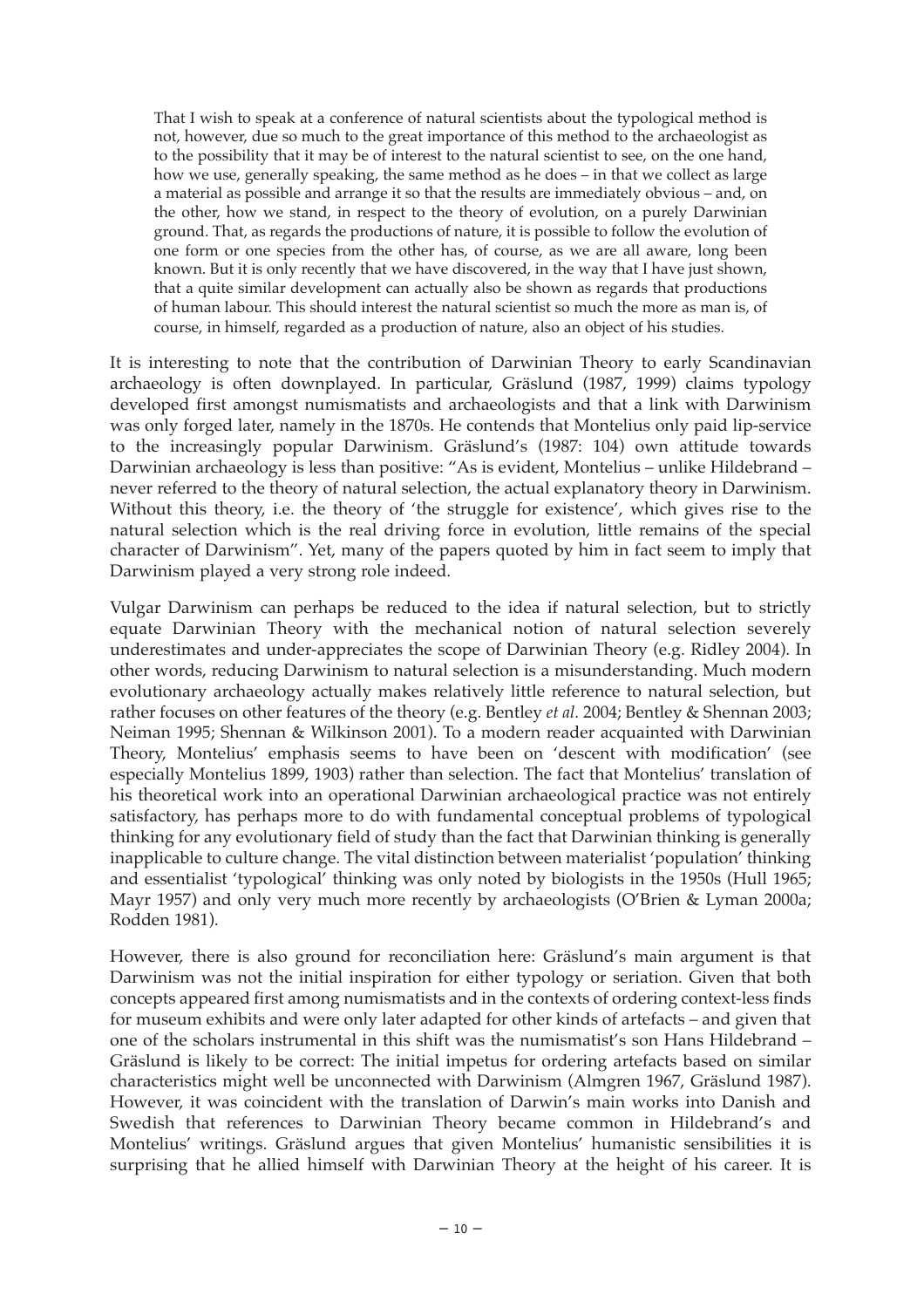Montelius (1899: 268) himself who provides a clue to why it was so relatively late that he fully realised the applicability of evolutionary theory to archaeology:

It is in actual fact rather amazing that Man in his labours has been and is subject to the very same laws of evolution. Is human freedom indeed so limited as to deny him the creation of any desired form? Are we forced to go, step by step, from one form to the next, be they ever so similar? Prior to studying these circumstances in depth, one can be tempted to answer such question with 'no'. However, since one has investigated human labours rather more closely, one finds that clearly, the answer has to be 'yes'. This evolution can be slow or fast, but at all times Man, in his creation of new forms, needs to conform to the very same principles that hold sway over the rest of nature.

Thus, the alternative interpretation for the reasons and the timing of the emergence of Darwinian thinking in Scandinavia offered here is that during the 1870s Montelius realises in what way cultural evolution presents a *parallel* field of application for Darwinian Theory and that with typology they had already come upon a means for defining their units of selection (Schoch 1997). This realisation on the part of Hildebrand and, in particular, of Montelius (Åberg 1943) is facilitated on the one hand by the publication of Darwin's work in Danish and Swedish as well as by the immense first-hand archaeological experience that both workers had acquired throughout their earlier professional careers. The exact circumstances are likely to be more complicated however: Montelius' archaeology was under constant attack by the ambitious and protective Sophus (Müller 1876, 1884: 162) who derisively referred to Montelius' approach as "the Swedish typology" and this discussion forced him to clarify his position. Equally, the tensions – professional and national – between Denmark and Sweden ran high at the time and academics were eagerly trying to stake intellectual claims for themselves and their countries (Kristiansen 1981, 2002; Schnapp & Kristiansen 1999). It is thus argued that the explicit linking of typology to Darwinism was not (or at least not just) a public relations manoeuvre (*contra* Gräslund 1987), nor merely a "tool of instructive comparison" (Gräslund 1999: 160), but rather reflects a sincere and significant intellectual insight on the part of Oscar Montelius. Contemporary Darwinism provided the necessary and, at the time, sufficient *theoretical* framework for typological research (Almgren 1967), an aspect that for instance Müller's strictly empirical work did not address. In addition, it can be noted that a more balanced application of Darwinian Theory to the study of human past behaviour is not at all incongruent with a more humanistic understanding of human society (Shennan 2004b, 2005). Despite his less than sanguine personal opinion of the usefulness of Darwinian Theory in archaeology, Gräslund (1987: 116) concedes that

[t]he significance of Darwinism for archaeology is to be found in the fact that it offered a striking parallel to the process of change in material culture. For this reason, it also came to be regarded as an explanatory model. As Darwinism emerged during the formative period of archaeology, when the evolutionary connection between artefact types was becoming clear on purely archaeological evidence, it became involved as a catalyst of this observation. In this way, Darwinism doubtlessly stimulated the further study of problems related to the inner evolutionary connections between artefacts.

If one were to seriously indulge in looking for an intellectual ancestor for Darwinian archaeology, it would have to be Oscar Montelius. In 1903 he publishes what is probably the very first stand-alone textbook on archaeological theory and method – and it is Darwinian. 34 years after completing his doctorate, he (Montelius 1903) publishes, in German, with an eye towards maximum impact, his conviction that evolutionary forces, namely selection, drift and what Ben Cullen (Cullen 1993a: 3) later called "heritage constraint" act on the development of material culture (see also Malmer 1995).

As Europe began to move towards WW I, archaeology as well as Darwinism were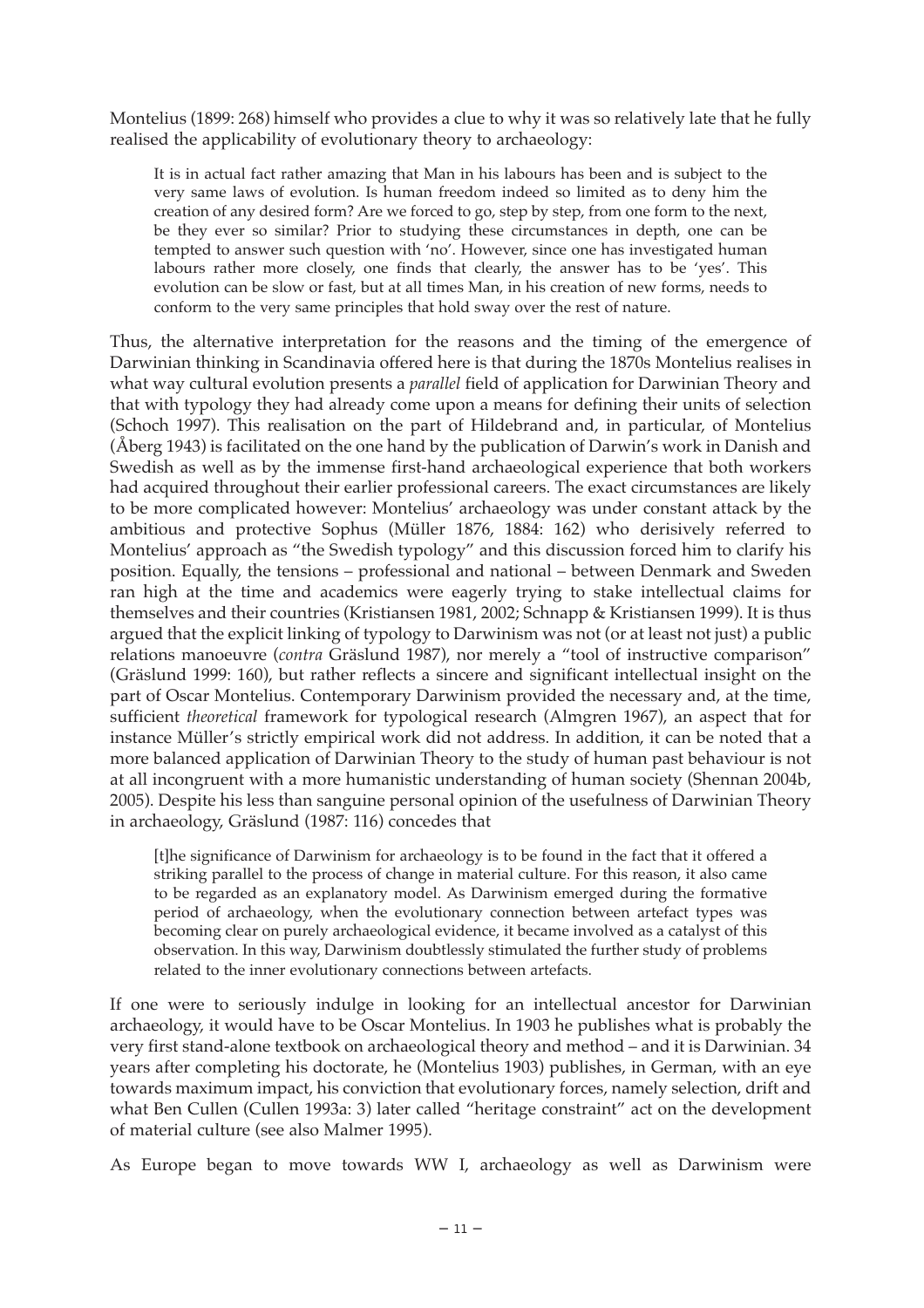appropriated for political causes (e.g. Kossinna 1911, 1912) and ultimately fell into disrepute among social scientists (Bowler 1983; Trigger 1998). At the same time, biology experienced a re-orientation away from the fossil record so fashionable in the 19th century towards cellbiology and genetics (e.g. Huxley 1943). Increasingly, the two subjects became separated by an institutional chasm that could not be bridged by individual researchers. The popularity of Darwinian Theory in archaeology waned and it was only Nils Åberg, the disciple of Oscar Montelius, who continued to promote the earlier tradition of applying Darwinian principles to archaeological material. As late as 1929 he writes (Åberg 1929: 508): "Typology is the application of Darwinism to the products of human labour" and that "the typological method has been instrumental in turning prehistoric archaeology into a scientific discipline". These words read rather fresh and topical in relation to more recent rallying-calls by, for example, Dunnell (1978a, 1978b, 1980, 1982, 1986, 1988, 1989, 1992, 1995) and others (Leonard & Jones 1987; O'Brien & Lyman 2000a, 2002).

## **Conclusion: Partial Histories and Darwinian Archaeology in Europe**

From the above, it should have become clear that at the time of their fieldwork projects, Uhle and Nelson had at their disposal a fully articulated theory of cultural change. In fact, at times the language of Montelius, Hildebrand and Åberg is much stronger vis-à-vis Darwinism than that of early American archaeologists. It is not possible to conclusively demonstrate in how far Uhle and Nelson were acquainted with the pertinent literature in Europe, but it is more than likely that they in fact imported many ideas, inspirations and methods from Scandinavia. The aim of this paper is not to indulge in the dubious practice of searching for some intellectual ancestor in the murky disciplinary history of archaeology. As Hildebrand (1886: 357), addressing the origin of the Three Age System reminds us, this is difficult at best: "Finding the inventor of a particular system is almost never easy ... I can only accept as inventor of a scientific system the person who, without having borrowed this system from others, has not only clearly grasped it, but also expressed it in such a manner that others are convinced by his views and carry them on". Darwinism itself has a complex history, fraught with many unconscious misunderstandings as well as deliberate appropriations (Bowler 1989; Mayr 1991; Trigger 1998). Equally, the works of 19th century archaeologists are not always unambiguous – there are for instance many misunderstandings about stratigraphic methods and seriation in the Americas, (Lyman, R. L. *et al.* 1998; O'Brien 2003) – and contrary interpretations of the same texts, such as the one presented by Gräslund (1987) compared to the one favoured here, are revealing. The status of Darwinian archaeology in 1987 was very different from the one it enjoys today. Many of texts referred to in this paper, notably Montelius' (1903) *Typologische Methode*, are key publications not only for EA, but for archaeology per se. Besides complementing O'Brien, Lyman & Dunnell's (Lyman & O'Brien 1997, 1999, 2000a, 2000b, 2001, 2003, 2004; Lyman *et al.* 1997a, 1997b; Lyman *et al.* 1998; O'Brien & Lyman 1999, 2000a, 2000b, 2001, 2002, 2003, 2004; O'Brien *et al.* 2003; O'Brien *et al.* 2005) partial history of EA with a European perspective, the main implication of the research presented here seems to be that indeed no general history of late 19th and early 20th century archaeology can afford to ignore the contribution that Darwin's theory of descent with modification had on a number of key concepts and methods in archaeology.

References to Darwinian evolution in the writings of Hildebrand and Montelius are by now means common. Yet, they do become more noticeable and more strongly worded after the publication of Darwin's works in Swedish (interestingly, Montelius did not own works by Darwin; he did however own other key texts such as that by Lyell (1863; see Lundqvist 1943). Interestingly, Åberg who was a student of Montelius continues to maintain and teach a Darwinian archaeology, despite the decreasing popularity of Darwinian Theory in biology as well as in the public sector – Huxley's (1943: 22) "eclipse of Darwinism" (Bowler 1983;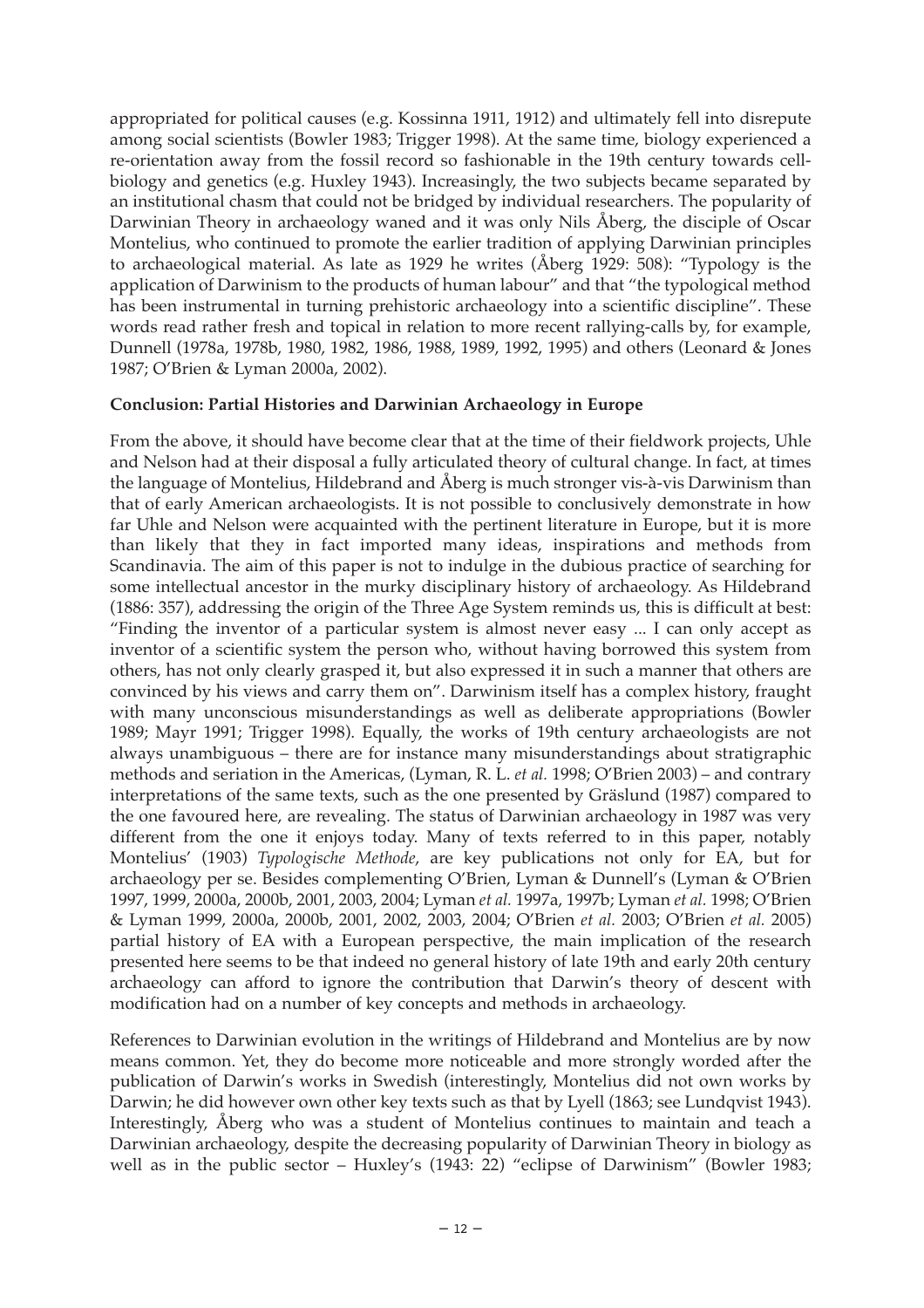Nordenskiöld 1926). Åberg's insistence can perhaps be seen to indicate that Montelius' and Hildebrand's evolutionary thinking went beyond public relations. The history of Darwinian archaeological thinking in Europe after Åberg becomes difficult to trace. WW II seems to have caused a significant rupture and into the 1960s, explicit considerations of Darwinism are rare (e.g. Gandert 1950). In the 1960s, evolutionary approaches again emerged, such as David Clarke's (1968) epic *Analytical Archaeology* (see Shennan 1989a, 2004a) and André Leroi-Gourhan (1964) *La Geste et Parole*. Historically linked to the humanities rather than biological anthropology (Trigger 1989), very few archaeologists in Europe ever became familiar enough with biological theory and method to forge significant links; the increasing disciplinary scope and specialisation on both sides inhibited a fruitful exchange of ideas. The early 1990s saw a brief "Darwinian Resurgence" (Cullen 1993b: 179) in the form of Ben Cullen's (1993a) *Cultural Virus Theory*. While Leroi-Gourhan's work was quickly appropriated for patently nonevolutionary applications (e.g. Bodu *et al.* 1990; Karlin *et al.* 1993; Dobres 2000; Karlin & Julien 1994; Pigeot 1990; but see Shennan 1989b, 2004b, 2005 for an evolutionary viewpoint), the careers of both Clarke as well as Cullen were cut short by their premature deaths in 1976 and 1993 respectively. Their careers were too short for making a lasting impact through, for example, teaching. The task of reviewing contemporary Darwinian archaeologies in Europe would go far beyond the remit of this brief paper (but see, for example, Leonard 2001; Shennan 2002b). The jury is still out on the merits of Darwinian approaches to archaeology (Murray 2002b; Collard *et al.* 2006; Collard *et al.* in press) and all that was attempted here was to demonstrate that Darwinian thinking among European archaeologists goes back almost to the birth of prehistoric archaeology itself. The implication is that those early American archaeologists that are said to have played a key role in laying the foundations for evolutionary culture histories had grown up in an intellectual environment in which these ideas were not uncommon. It is hoped that Lyman *et al.*'s (1997b) partial history now is a little bit more complete.

**Acknowledgements:** The initial impetus of this research was my MPhil dissertation (2002–2003) at the University of Cambridge, which was generously supported by the AHRC, the Cambridge European Trust, Pembroke College, the Dept. of Anglo-Saxon, Norse & Celtic and, of course, the Dept. of Archaeology, all at Cambridge. Later research in the wake of my doctoral research, in particular the consultation of much of the original literature, was done at Københavns Universitet and would not have been possible without the help and hospitality Peter Vang Petersen (Nationalmuseet) and Hampus Cinthio (Lunds Universitets Historiska Museum) as well as the numerous library staff at the fantastic Royal Danish Library. The translation of most of the Swedish passages leans heavily on the work of Bo Gräslund (1987). His work was inspiring, challenging and helpful and is duly acknowledged. The critical comments of the two anonymous reviewers are much appreciated and made this a much better paper.

#### **References**

Aaris-Sørensen, K. 1999. *Danmarks Forhistoriske Dyreverden*. Copenhagen: Gyldendahl.

- Åberg, N. 1929. Typologie. In M. Ebert (ed.) *Reallexikon der Vorgeschichte. Band 13*, pp. 508–516. Berlin: Verlag Walter de Gruyter & Co.
- Åberg, N. 1943. Oscar Montelius as an Investigator. In M. Lundqvist (ed.) *Bibliotheca Monteliana. Catalogue of Oscar Montelius' Collection of Books Included in the Library of the Kungli. Vitterhets Historie och Antikvitets Akademien, Stockholm*, pp. IX–XLVII. Uppsala: Almqvist & Wicksell.
- Åberg, N. 1966. Oscar Montelius, arkeologiens Linné. *Industria* 11: 86–87, 114, 116, 118.
- Almgren, B. 1967. Das Entwicklungsprinzip in der Archäologie eine Kritik. *Tor* 11: 15–38.

Andersen, S. H. 2000. 'Køkkenmøddinger' (Shell Middens) in Denmark: A Survey. *Proceeding of the*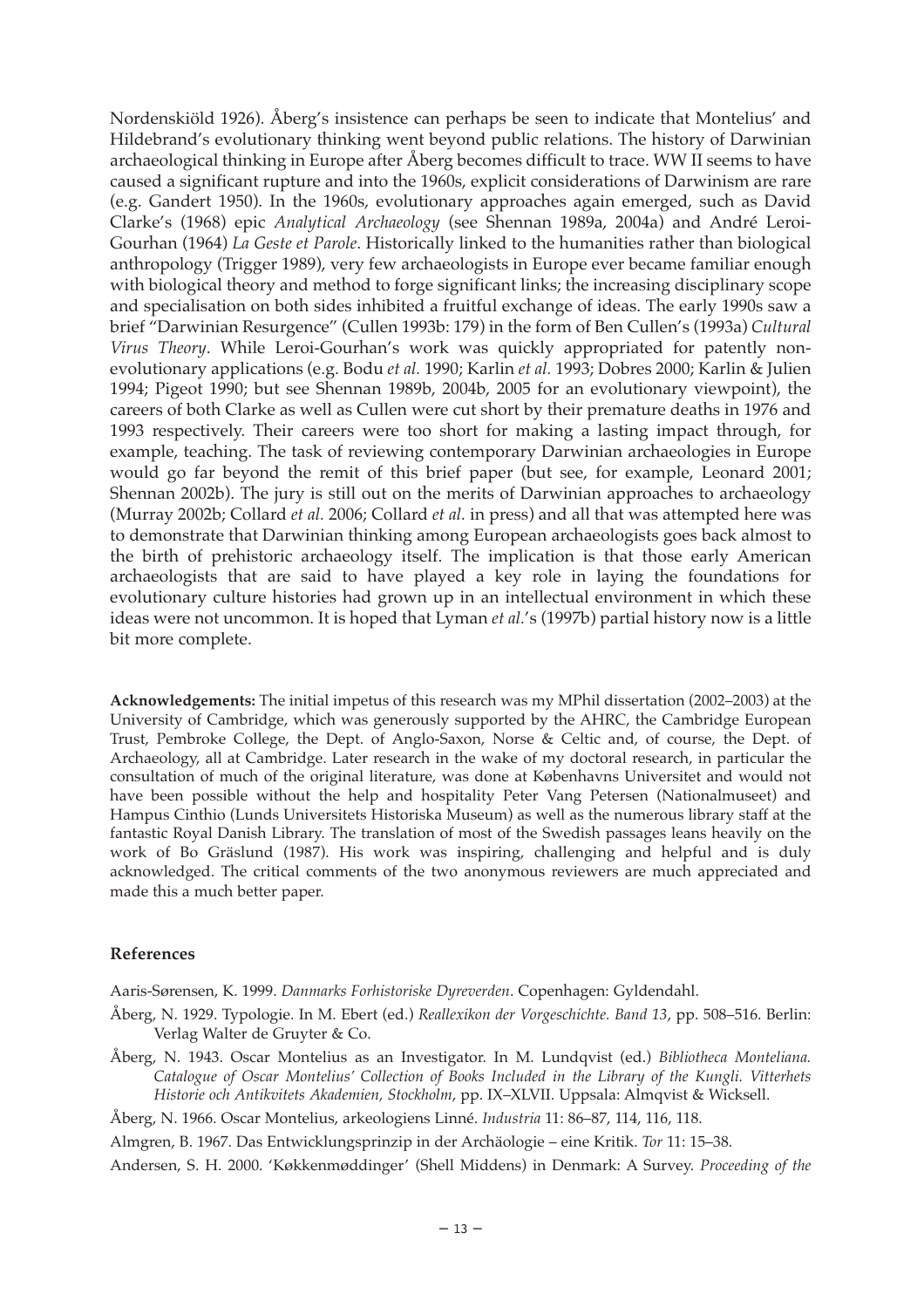*Prehistoric Society* 66: 361–384.

- Aunger, R. (ed.) 2000. *Darwinizing Culture: The Status of Memetics as a Science*. Oxford: Oxford University Press.
- Barrett, L., Dunbar, R. & Lycett, J. 2002. *Human Evolutionary Psychology*. Basingstoke: Palgrave.
- Bentley, R. A., Hahn, M. W. & Shennan, S. J. 2004. Random Drift and Culture Change. *Proceeding of the Royal Society of London, Series B* 271: 1443–1450.
- Bentley, R. A. & Shennan, S. J. 2003. Cultural Evolution and Stochastic Network Growth. *American Antiquity* 68: 459–485.
- Bodu, P., Karlin, C. & Ploux, S. 1990. Who's Who? The Magdalenian Flintknappers of Pincevent, France. In E. Cziesla, S. Eickhoff, N. Arts and D. Winter (eds.) *The Big Puzzle: International Symposium on Refitting Stone Artefacts, Monrepos, 1987*, pp. 143–163. Bonn: Holos.
- Bowler, P. J. 1983. *The Eclipse of Darwinism: Anti-Darwinian Evolution Theories in the Decades around 1900*. Baltimore: Johns Hopkins University Press.
- Bowler, P. J. 1986. *Theories of Human Evolution: A Century of Debate, 1844–1944*. Baltimore: Johns Hopkins University Press.
- Bowler, P. J. 1989. *Evolution: The History of an Idea*. Berkeley: University of California Press.
- Christenson, A. L. (ed.) 1989. *Tracing Archaeology's Past*. Carbondale: Southern Illinois University.
- Collard, M., Shennan, S. J. & Tehrani, J. J. 2006. Branching versus Blending in Macroscale Cultural Evolution: A Comparative Study. In C. P. Lipo, M. J. O'Brien, M. Collard and S. J. Shennan (eds.) *Mapping Our Ancestors. Phylogenetic Approaches in Anthropology and Prehistory*, pp. 53–65. New Brunswick: Aldine Transaction.
- Collard, M., Shennan, S. J. & Tehrani, J. J. in press. Branching, Blending, and the Evolution of Cultural Similarities and Differences among Human Populations. *Evolution and Human Behaviour* in press.
- Colton, H. S. & Hargrave, L. L. 1937. *Handbook of Northern Arizona Pottery Wares*. Museum of Northern Arizona Bulletin.
- Cullen, B. S. 1993a. *The Cultural Virus*. Unpublished Ph.D. dissertation, University of Sydney, School of Archaeology, Classics, and Ancient History.
- Cullen, B. S. 1993b. The Darwinian Resurgence and the Cultural Virus Critique. *Cambridge Archaeological Journal* 3: 179–202.
- Daniel, G. E. 1943. *The Three Ages. An Essay on Archaeological Method*. Cambridge: Cambridge University Press.
- Daniel, G. E. 1978. *A Hundred and Fifty Years of Archaeology*. London: Duckworth.
- Darwin, C. 1872. (translated by J. P. Jacobsen) *Om Artenes Oprindelse ved Kvalitetsvalg eller ved De Heldigst Stillede Formers Sejr i Kampen for Tilværelsen*. Copenhagen: Gyldendalske Boghandel.
- Darwin, C. 1874. (translated by J. P. Jacobsen) *Menneskets Oprindelse og Parringsvalget*. Copenhagen: Gyldendalske Boghandel.
- Dobres, M.-A. 2000. *Technology and Social Agency*. Oxford: Blackwell.
- Dunnell, R. C. 1978a. Archaeological Potential of Anthropological and Scientific Models of Function. In R. C. Dunnell and E. S. Hall (eds.) *Archaeological Essays in Honour of Irving B. Rouse*, pp. 41–73. The Hague: Mouton Publishers.
- Dunnell, R. C. 1978b. Style and Function: A Fundamental Dichotomy. *American Antiquity* 43: 192–202.
- Dunnell, R. C. 1980. Evolutionary Theory in Archaeology. *Advances in Archaeological Method and Theory* 3: 35–99.
- Dunnell, R. C. 1982. Science, Social Science, and Common Sense: The Agonizing Dilemma of Modern Archaeology. *Journal of Anthropological Research* 38: 1–25.
- Dunnell, R. C. 1986. Methodological Issues in Americanist Artifact Classification. *Advances in Archaeological Method and Theory* 9: 149–207.
- Dunnell, R. C. 1988. The Concept of Progress in Cultural Evolution. In M. H. Nitecki (ed.) *Evolutionary Progress*, pp. 169–194. Chicago: University of Chicago Press.
- Dunnell, R. C. 1989. Aspects of the Application of Evolutionary Theory in Archaeology. In C. C.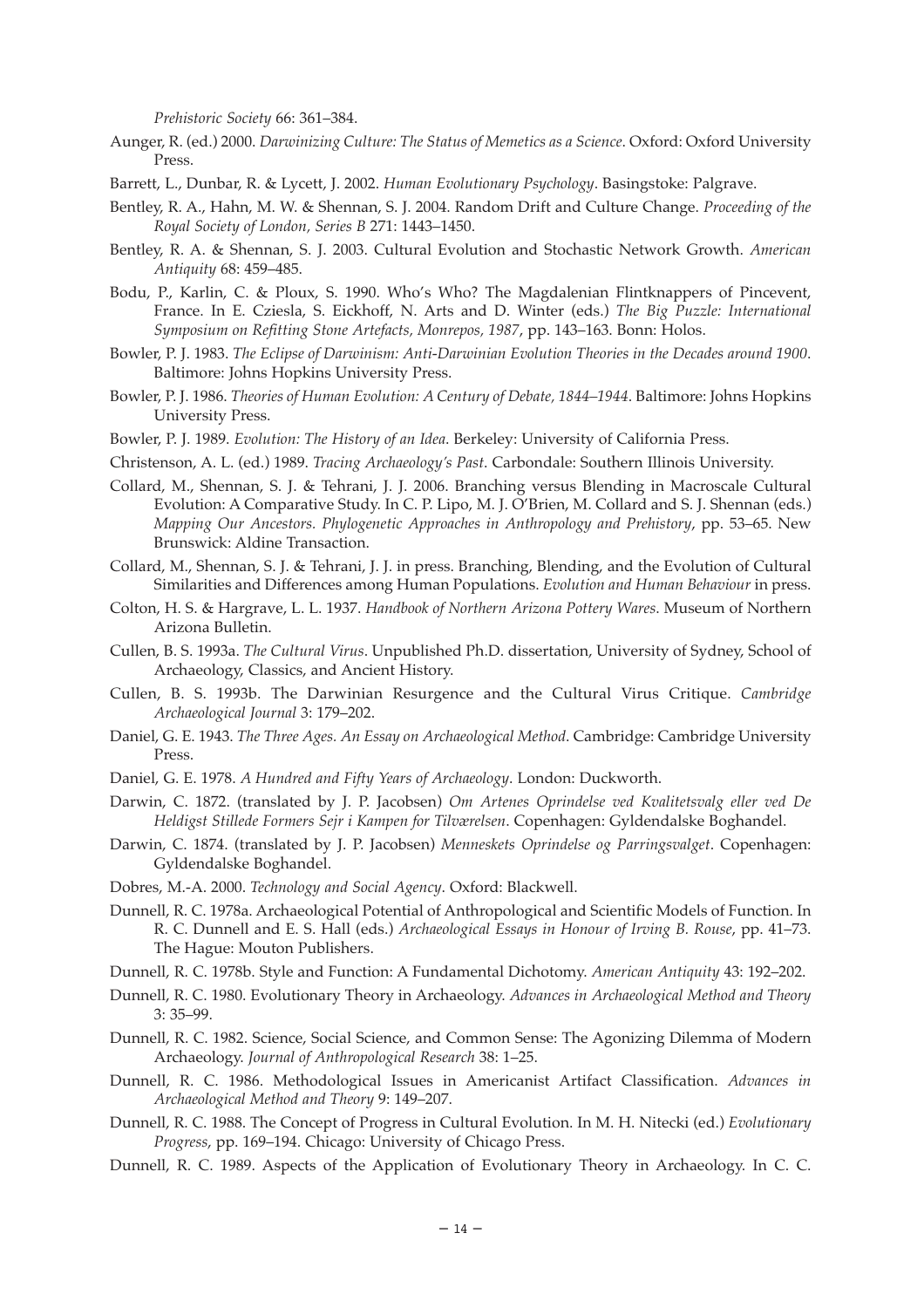Lamberg-Karlowski (ed.) *Archaeological Thought in America*, pp. 34–49. Cambridge: Cambridge University Press.

- Dunnell, R. C. 1992. Is a Scientific Archaeology Possible? In L. Embree (ed.) *Metaarchaeology: Reflections by Archaeologists and Philosophers*, pp. 75–91. London: Kluwer Academic.
- Dunnell, R. C. 1995. What is It That Actually Evolves? In P. A. Teltser (ed.) *Evolutionary Archaeology: Methodological Issues*, pp. 33–50. Tucson: The University of Arizona Press.
- Fischer, A. 2002. Introduction to Chapter 5: Steenstrup 1859. In A. Fischer & K. Kristiansen *The Neolithisation of Denmark. 150 Years of Debate*, p. 58. Sheffield: J. R. Collins Publications.
- Fischer, A. & Kristiansen, K. 2002. *The Neolithisation of Denmark. 150 Years of Debate*. Sheffield: J. R. Collins Publications.
- Petrie, W. M. F. 1899. Sequences in Prehistoric Remains. *The Journal of the Anthropological Institute of Great Britain and Ireland* 29: 295–301.
- Forster, P. & Toth, A. 2003. Toward a Phylogenetic Chronology of Ancient Gaulish, Celtic, and Indo-European. *PNAS* 100: 9079–9084.
- Gandert, K.-H. 1950. Typologie und Typostrophismus. In H. Kirchner (ed.) *Ur- und Frühgeschichte als Historische Wissenschaft. Festschrift zum 60. Geburtstag von Ernst Wahle*, pp. 43–48. Heidelberg: Carl Winter Universitätsverlag.
- Ghiselin, M. T. 1974. A Radical Solution to the Species Problem. *Systematic Zoology* 23: 536–544.
- Gräslund, B. 1987. *The Birth of Prehistoric Chronology. Dating Methods and Dating Systems in Nineteenth-Century Scandinavian Archaeology*. Cambridge: Cambridge University Press.
- Gräslund, B. 1999. Gustaf Oscar Augustin Montelius 1843–1921. In T. Murray (ed.) *Encyclopaedia of Archaeology. The Great Archaeologists*, pp. 155–163. Oxford: ABC-Clio.
- Grayson, D. K. 1983. *The Establishment of Human Antiquity*. New York: Academic Press.
- Hart, J. & Terrell, J. E. (eds.) 2002. *A Handbook of Concepts in Modern Evolutionary Archaeology*. Westport: Bergin and Garvey.
- Hegardt, J. 1999. Sven Nilsson 1787–1883. In T. Murray (ed.) *Encyclopaedia of Archaeology. The Great Archaeologists*, pp. 65–78. Oxford: ABC-Clio.
- Hildebrand, H. 1886. Zur Geschichte des Dreiperiodensystems. *Zeitschrift für Ethnologie* 18: 357–367.
- Hildebrandt, H. 1873. *Den vetenskapeliga fornsforskningen, hennes uppgift, behof och rätt*. Stockholm: L. Norman.
- Hildebrandt, H. 1880. *De förhistoriska folken I Europa. En handbok i jämförande fornunskap*. Stockholm: Jos. Seligmann & Co. Förlag.
- Hull, D. L. 1965. The Effect of Essentialism on Taxonomy Two Thousand Years of Stasis. *British Journal for the Philosophy of Science* 15: 314–326.
- Huxley, J. 1943. *Evolution. The New Synthesis*. London: Allen & Unwin.
- Kaeser, M.-A. 2002. On the International Roots of Prehistory. *Antiquity* 76: 170–177.
- Karlin, C. & Julien, M. 1994. Prehistoric Technology: A Cognitive Science? In C. Renfrew and E. B. W. Zubrow (eds.) *The Ancient Mind. Elements of Cognitive Archaeology*, pp. 152–164. Cambridge: Cambridge University Press.
- Karlin, C., Ploux, S., Bodu, P. & Pigeot, N. 1993. Some Socio-economic Aspects of the Knapping Process among Groups of Hunter-gatherers in the Paris Basin Area. In A. Berthelet and J. Chavaillon (eds.) *The Use of Tools by Human and Non-human Primates*, pp. 318–340. Oxford: Blackwell.
- Klindt-Jensen, O. 1975. *A History of Scandinavian Archaeology*. London: Thames & Hudson.
- Kossinna, G. 1911. *Herkunft der Germanen: Zur Methode der Siedlungsarchäologie*. Würzburg: C. Kabitzsch Verlag.
- Kossinna, G. 1912. *Die deutsche Vorgeschichte: eine hervorragend nationale Wissenschaft*. Würzburg: C. Kabitzsch Verlag.
- Kristiansen, K. 1981. A Social History of Danish Archaeology (1805–1975). In G. Daniel (ed.) *Towards a History of Archaeology*, pp. 20–44. London: Thames & Hudson.
- Kristiansen, K. 2002. The Birth of Ecological Archaeology in Denmark. In A. Fischer and K. Kristiansen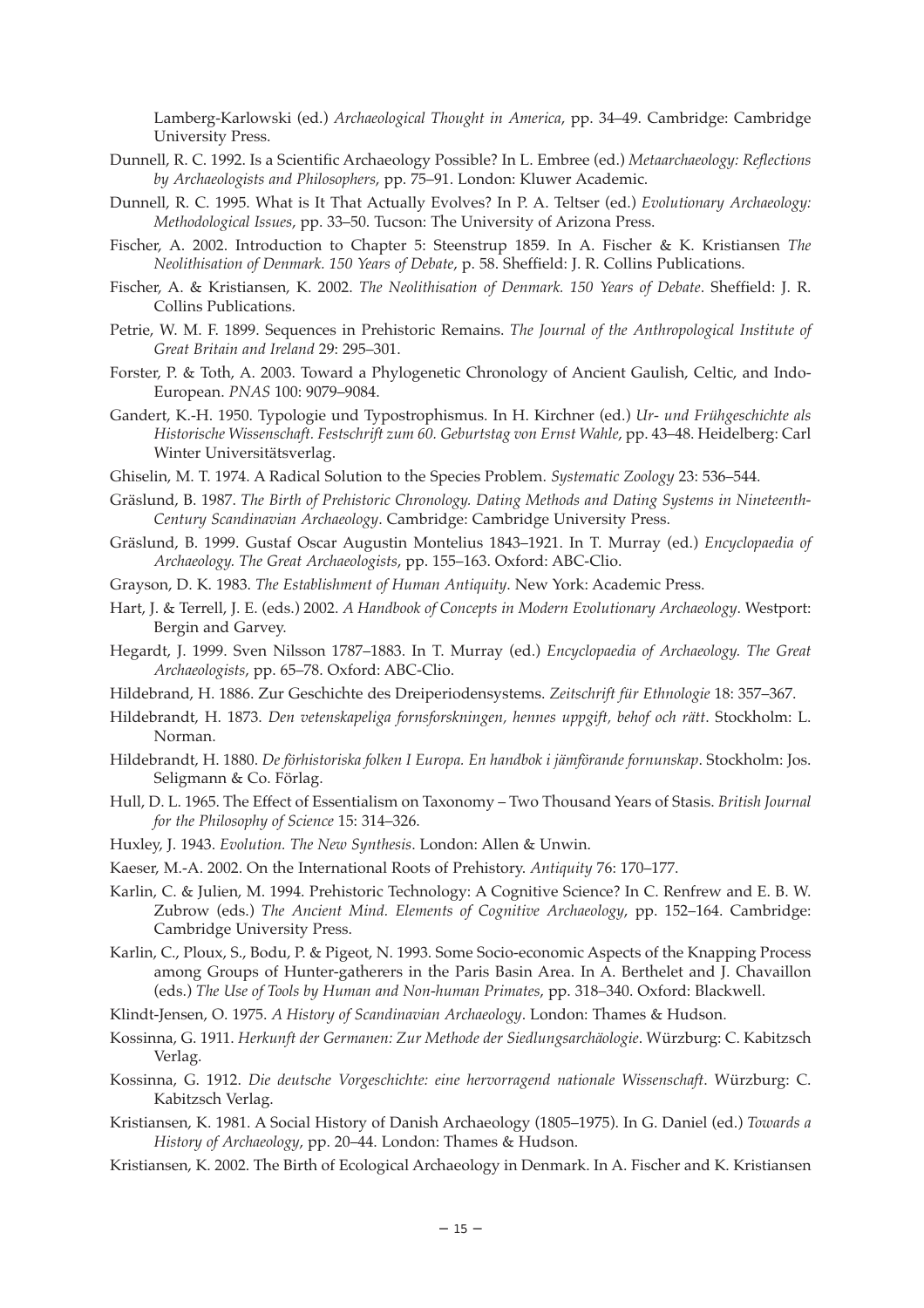(eds.) *The Neolithisation of Denmark. 150 Years of Debate*, pp. 9–32. Sheffield: J. R. Collins.

- Laland, K. & Brown, G. R. 2002. *Sense & Nonsense. Evolutionary Perspectives on Human Behaviour*. Oxford: Oxford University Press.
- Leonard, R. D. 2001. Evolutionary Archaeology. In I. Hodder (ed.) *Archaeological Theory Today*, pp. 65–97. Cambridge: Polity.
- Leonard, R. D. & Jones, G. T. 1987. Elements of an Inclusive Evolutionary Model for Archaeology. *Journal of Anthropological Archaeology* 6: 199–219.
- Leroi-Gourhan, A. 1964. *Le Geste et la Parole I: Technique et Langage*. Paris: Michel Albin.
- Lundqvist, M. (ed.) 1943. *Bibliotheca Monteliana*. Uppsala: Almqvist & Wiksell.
- Lyell, C. 1863. *The Geological Evidences and the Antiquity of Man with Remarks on Theories of the Origin of Species by Variation*. London: John Murray.
- Lyman, R. L. & O'Brien, M. J. 1997. The Concept of Evolution in Early Twentieth Century Americanist Archaeology. In C. M. Barton and G. A. Clark (eds.) *Rediscovering Darwin: Evolutionary Theory and Archaeological Explanation*, pp. 21–48. *Archaeological Papers of the American Anthropological Association*, No.7.
- Lyman, R. L. & O'Brien, M. J. 1998. The Goals of Evolutionary Archaeology. History and Explanation. *Current Anthropology* 39: 615–652.
- Lyman, R. L. & O'Brien, M. J. 1999. Americanist Stratigraphic Excavation and the Measurement of Culture Change. *Journal of Archaeological Method and Theory* 6: 55–108.
- Lyman, R. L. & O'Brien, M. J. 2000a. Chronometers and Units in Early Archaeology and Palaeontology. *American Antiquity* 65: 691–707.
- Lyman, R. L. & O'Brien, M. J. 2000b. Measuring and Explaining Change in Artifact Variation with Clade-Diversity Diagrams. *Journal of Anthropological Archaeology* 19: 39–74.
- Lyman, R. L. & O'Brien, M. J. 2001. The Direct Historical Approach, Analogical Reasoning, and Theory in Americanist Archaeology. *Journal of Archaeological Method and Theory* 8: 40.
- Lyman, R. L. & O'Brien, M. J. 2003. Cultural Traits: Units of Analysis in Early Twentieth-Century Anthropology. *Journal of Anthropological Research* 59: 225–250.
- Lyman, R. L. & O'Brien, M. J. 2004. A History of Normative Theory in Americanist Archaeology. *Journal of Archaeological Method and Theory* 11: 369–396.
- Lyman, R. L., O'Brien, M. J. & Dunnell, R. C. 1997a. *Americanist Culture History: Fundamentals of Time, Space, and Form*. New York: Plenum.
- Lyman, R. L., O'Brien, M. J. & Dunnell, R. C. 1997b. *The Rise and Fall of Culture History*. New York: Plenum.
- Lyman, R. L., Wolverton, S. & O'Brien, M. J. 1998. Seriation, Superposition, and Interdigitation: A History of Americanist Graphic Depictions of Culture Change. *American Antiquity* 63: 239–261.
- Madsen, A. P., Müller, S., Neergaard, C., Petersen, C. G. J., Rostrup, E., Steenstrup, K. J. V. & Winge, H. 1900. *Affaldsdynger fra Stenalderen i Danmark Undersogte for Nationalmuseet*. Copenhagen: C. A. Reitzel.
- Malmer, M. 1995. Montelius on Types and Find-Combinations. In P. Åström (ed.) *Oscar Montelius 150 Years*, pp. Stockholm: Almqvist & Wicksell.
- Mayr, E. 1957. Species Concepts and Definitions. In E. Mayr (ed.) *The Species Problem*, pp. 1–22. Washington, DC: American Association for the Advancement of Science.
- Mayr, E. 1991. *One Long Argument. Charles Darwin and the Genesis of Modern Evolutionary Thought*. London: Penguin.
- Mayr, E. & Provine, W. B. (eds.) 1980. *The Evolutionary Synthesis. Perspectives on the Unification of Biology*. Cambridge, MA.: Harvard University Press.
- Mesoudi, A., Whiten, A. & Laland, K. 2004. Is Human Cultural Evolution Darwinian? Evidence Reviewed from the Perspective of *The Origin of Species*. *Evolution* 58: 1–11.
- Montelius, G. O. A. 1884. Den förhistoriska fornforskarens metod och material. *Antikvarisk Tidskrift för Sverige* 3: 1–28.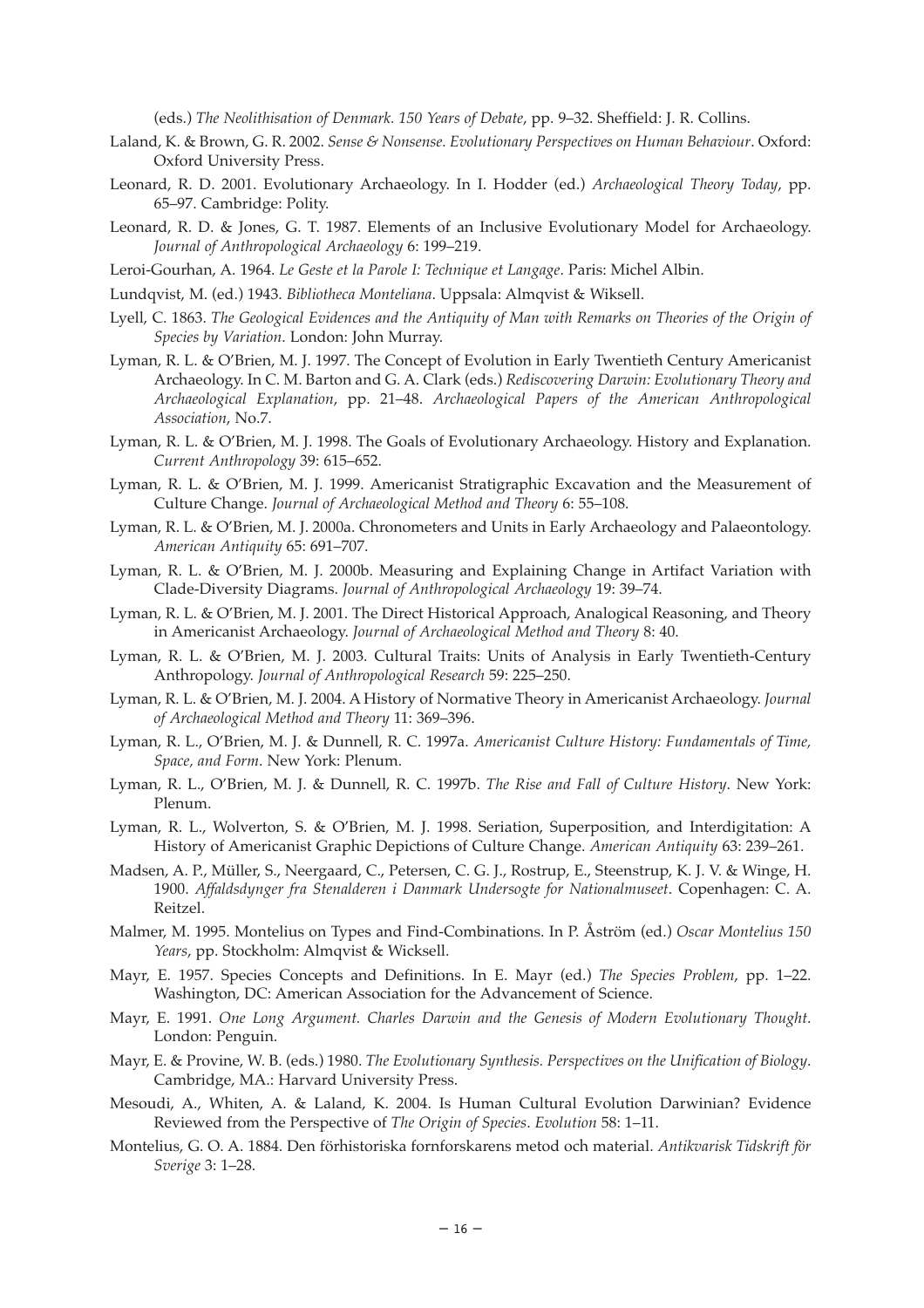Montelius, G. O. A. 1899. Typologien eller utvecklingsläran tillämpad på det menskliga arbetet. *Svenska Fornminnesföreningens Tidskrift* 10: 237–268.

Montelius, G. O. A. 1903. *Die Typologische Methode*. Stockholm: Almqvist & Wicksell.

- Montelius, G. O. A. 1986. *Dating in the Bronze Age with Special Reference to Scandinavia*. Stockholm: Royal Academy of Letters, History and Antiquities.
- Müller, S. 1876. Bronzealderens Perioder. En Undersgelse i Forhistorisk Archaeologi. *Aarbøger* 1876: 13–309.
- Müller, S. 1884. Mindre Bidrag til den Forhistoriske Archaeologis Methode. *Aarbøger* 1884: 11–216.
- Murray, T. 2002a. Epilogue: Why the History of Archaeology Matters. *Antiquity* 76: 243–248.
- Murray, T. 2002b. Evaluating Evolutionary Archaeology. *World Archaeology* 34: 47–59.
- Neiman, F. D. 1995. Stylistic Variation in Evolutionary Perspective: Inferences from Decorative Diversity and Interassemblage Distance in Illinois Woodland Ceramic Assemblages. *American Antiquity* 60: 7–36.
- Nelson, N. 1910. Shellmounds of the San Francisco Bay Region. *University of California Publications in American Archaeology and Ethnology* 7: 309–356.
- Nilsson, S. 1872. *Skandinaviska Nordens Ur-Invånare, ett försök till menniskoslägtets utvecklings historia*. Lund: Berlingska Boktrykeriet.
- Nordenskiöld, E. 1926. (translated by G. Schneider) *Die Geschichte der Biologie. Ein Überblick*. Jena: Verlag von Gustav Fischer.
- O'Brien, M. J. 2003. Nels Nelson and the Measure of Time. In J. Truncer (ed.) *Picking the Lock of Time: Developing Chronology in American Archaeology*, pp. 64–87. Gainesville: University Press of Florida.
- O'Brien, M. J. & Lyman, R. L. 1999. *Seriation, Stratigraphy, and Index Fossils. The Backbone of Archaeological Dating*. New York: Kluwer Academic/Plenum Publishers.
- O'Brien, M. J. & Lyman, R. L. 2000a. *Applying Evolutionary Archaeology: A Systematic Approach*. New York: Kluwer Academic/Plenum.
- O'Brien, M. J. & Lyman, R. L. 2000b. Evolutionary Archaeology. Reconstructing and Explaining Historical Lineages. In M. B. Schiffer (ed.) *Social Theory in Archaeology*, pp. 126–142. Salt Lake City: University of Utah Press.
- O'Brien, M. J. & Lyman, R. L. 2001. *Setting the Agenda for American Archaeology: The National Research Council Archaeological Conferences of 1929, 1932, and 1935*. Tuscaloosa: University of Alabama Press.
- O'Brien, M. J. & Lyman, R. L. 2002. Evolutionary Archaeology: Current Status and Future Prospects. *Evolutionary Anthropology* 11: 26–36.
- O'Brien, M. J. & Lyman, R. L. 2003. Resolving Phylogeny: Evolutionary Archaeology's Fundamental Issue. In T. L. VanPool and C. S. VanPool (eds.) *Essential Tensions in Archaeological Method and Theory*, pp. 115–135. Salt Lake City: University of Utah Press.
- O'Brien, M. J. & Lyman, R. L. 2004. History and Explanation in Archaeology. *Anthropological Theory* 4: 173–197.
- O'Brien, M. J., Lyman, R. L., Glover, D. S. & Darwent, J. 2003. *Cladistics and Archaeology*. Salt Lake City: University of Utah Press.
- O'Brien, M. J., Lyman, R. L. & Schiffer, M. B. 2005. *Archaeology as a Process: Processualism and Its Progeny*. Salt Lake City: University of Utah Press.
- Oswalt, W. H. 1976. *An Anthropological Analysis of Food-Getting Technology*. New York: John Wiley & Sons.
- Pigeot, N. 1990. Technical and Social Actors: Flinknapping Specialists at Magdalenian Etiolles. *Archaeological Review from Cambridge* 9: 126–141.
- Platnick, N. I. & Cameron, H. D. 1977. Cladistic Methods in Textual, Linguistic, and Phylogenetic Analysis. *Systematic Biology* 26: 380–385.
- Randsborg, K. 1992. Antiquity and Archaeology in 'Bourgeois' Scandinavia 1750–1800. *Acta Archaeologica* 63: 209–233.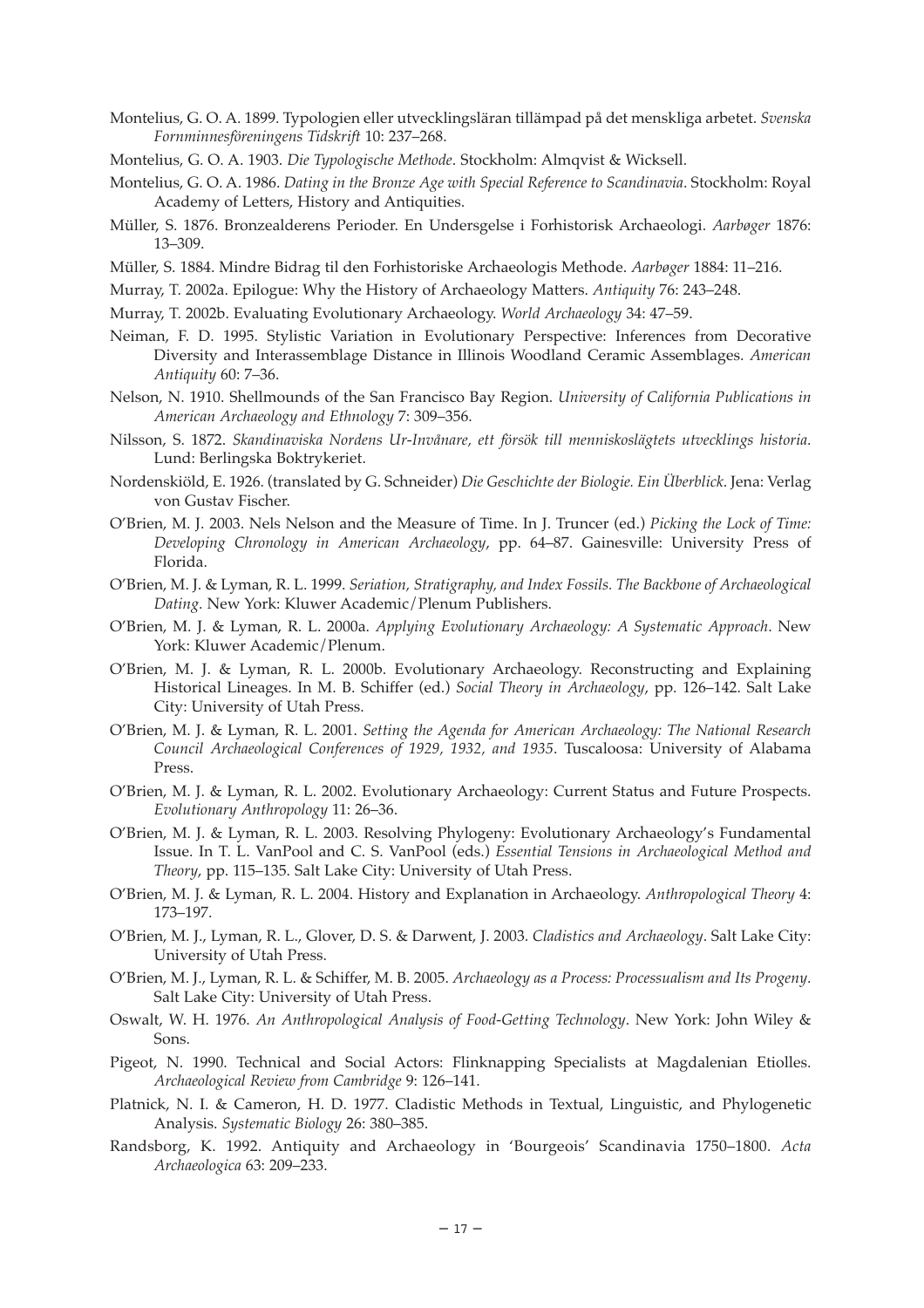- Randsborg, K. 2000. National History, Non-National Archaeology: The Case of Denmark. *Oxford Journal of Archaeology* 19: 211–222.
- Rexová, K., Frynta, D. & Zrzav'y, J. 2003. Cladistic Analysis of Languages: Indo-European Classification based on Lexicostatistical Data. *Cladistics* 19: 120–127.
- Ridley, M. 1986 *Evolution and Classification: The Reformation of Cladism*. Harlow: London.
- Ridley, M. 2004. *Evolution*. Oxford: Blackwell.
- Rodden, J. 1981. The Development of the Three Age System: Archaeology's First Paradigm. In G. Daniel (ed.) *Towards a History of Archaeology*, pp. 51–68. London: Thames & Hudson.
- Ruvolo, M. 1987. Reconstructing Genetic and Linguistic Trees: Phenetic and Cladistic Approaches. In H. M. Hoenigswald and L. F. Wiener (eds.) *Biological Metaphor and Cladistic Classification. An Interdisciplinary Perspective*, pp. 193–216. London: Frances Pinter (Publishers).
- Schnapp, A. 1996. *The Discovery of the Past*. London: British Museum Press.
- Schnapp, A. 2002. Between Antiquarians and Archaeologists Continuities and Ruptures. *Antiquity* 76: 134–140.
- Schnapp, A. & Kristiansen, K. 1999. Discovering the Past. In G. Barker (ed.) *Companion Encyclopaedia of Archaeology*, pp. 3–47. London: Routledge.
- Searls, D. B. 2003. Linguistics: Trees of Life and of Language. *Nature* 426: 391–392.
- Shennan, S. J. 1989a. Archaeology as Archaeology or as Anthropology? Clarke's Analytical Archaeology and the Binfords' New Perspectives in Archaeology 21 years on. *Antiquity* 63: 831–835.
- Shennan, S. J. 1989b. Cultural Transmission and Cultural Change. In S. van der Leeuw and R. Torrence (eds.) *What's New? A Closer Look at the Process of Innovation*, pp. 330–346. London: Routledge.
- Shennan, S. J. 2002a. Archaeology Evolving: History, Adaptation, Self-organization. *Antiquity* 76: 253–256.
- Shennan, S. J. 2002b. *Genes, Memes and Human History: Darwinian Archaeology and Cultural Evolution*. London: Thames and Hudson.
- Shennan, S. J. 2004a. Analytical Archaeology. In J. Bintliff (ed.) *A Companion to Archaeology*, pp. 3–20. Oxford: Blackwell.
- Shennan, S. J. 2004b. An Evolutionary Perspective on Agency in Archaeology. In A. Gardner (ed.) *Agency Uncovered: Archaeological Perspectives on Social Agency, Power, and Being Human*, pp. 19–32. London: UCL Press.
- Shennan, S. J. 2005. Culture, Society and Evolutionary Theory. *Archaeological Dialogues* 11: 107–114.
- Shennan, S. J. & Wilkinson, J. R. 2001. Ceramic Style Change and Neutral Evolution: A Case Study from Neolithic Europe. *American Antiquity* 66: 577–593.
- Steenstrup, J. J. S. 1859. Om Hr Prof. Worsaae's Tvedeling af Steenalderen. *Oversigten over Videnskabernes Sleskabs Forhandlinger* 1859: 171–191.
- Steenstrup, J. J. S. 1861. *Imod Hr Prof. Worsaaes Tvedeling af Stenalderen: Et Bidrag til Forstaaelsen af Stenalderens Kultur her i Norden. Oversigten over Videnskabernes Sleskabs Forhandlinger* 1861: 305–376.
- Steenstrup, J. J. S. 1886. *Kjøkken-møddinger: eine gedrängte Darstellung dieser Monumente sehr alter Kulturstadien*. Kopenhagen: H. Hagerup.
- Steenstrup, J. J. S. 1892. *Fra Fortid og Nutid: historiske skildringer for alle*. Copenhagen:
- Trigger, B. G. 1989. *A History of Archaeological Thought*. Cambridge: Cambridge University Press.
- Trigger, B. G. 1998. *Sociocultural Evolution*. Oxford: Blackwell.
- Uhle, M. 1902. Types of Culture in Peru. *American Anthropologist* 4: 753–759.
- Uhle, M. 1907. The Emeryville Shellmound. *University of California Publications in American Archaeology and Ethnology* 7: 1–107.
- Ziman, J. (ed.) 2000. *Technological Innovation as an Evolutionary Process*. Cambridge: Cambridge University Press.